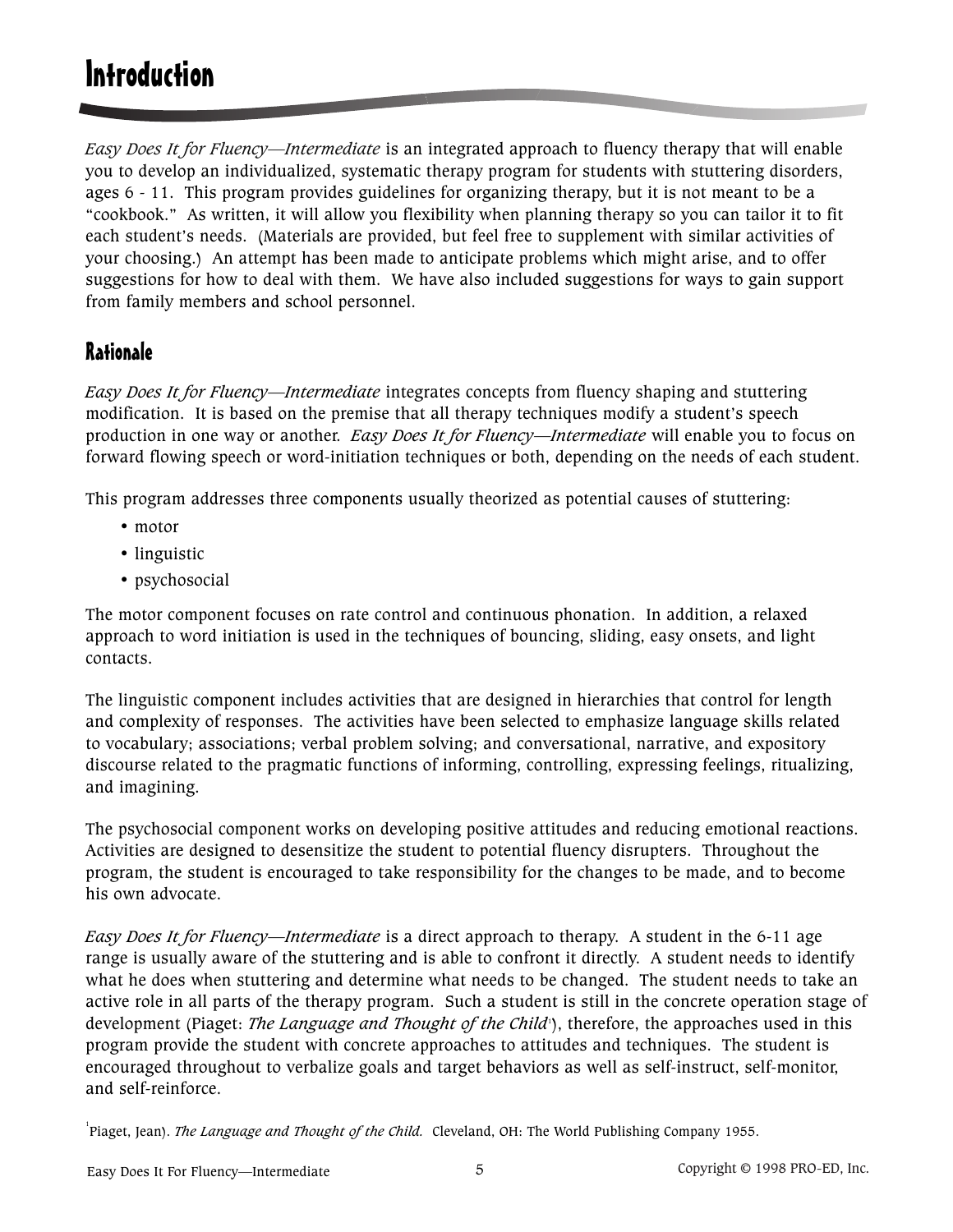## Basic Principles

*Easy Does It for Fluency—Intermediate* uses modeling as its basic principle. Throughout the program, you need to model techniques, attitudes, and behaviors conducive to fluency development. Since a student at this stage is old enough and aware enough to confront stuttering directly, verbal and concrete reinforcement may be used to enhance learning. While concrete reinforcement is usually not necessary, it has been found to be helpful with some students during the establishment step.

#### **Step 1: Getting Ready**

The student is prepared for the therapeutic process.

#### **Step 2: Analyzing**

The student learns to distinguish between fluent speech with easy disfluencies and stuttering. Terminology used throughout the program is learned.

#### **Step 3: Modifying Speech Production**

The student learns to modify speech production by using forward flowing speaking, word-initiation techniques, or both in structured activities.

#### **Step 4: Desensitizing**

The student learns to use modified speech patterns in the presence of fluency disrupters.

#### **Step 5: Transferring**

The student learns to use modified speech patterns in real-life situations in the home, school, and community.

#### **Step 6: Maintaining**

The student is encouraged to use the new speaking patterns while gradually decreasing the need for direct therapy.

*Easy Does It for Fluency—Intermediate* progresses in order from Step 1 through Step 6 with some overlap. For example, work on transferring begins subtly in Step 3, Modifying. Work on desensitizing (Step 4) continues in Step 5, but within the more natural framework of the activities rather than in the contrived manner used in Step 4.

No time frames have been provided as each student will progress at an individual pace. Early steps will be completed more quickly than later steps. Alert the student to this fact when you begin the program.

When beginning this program, daily therapy is ideal. If daily therapy is not possible, therapy should be scheduled for at least two half-hour sessions per week. Individual sessions should be scheduled for Steps 1-4 (Objective 1) if at all possible. Once the student has achieved success with a peer or small group, group sessions might be valuable once a week. Some individual therapy should continue at least once a week throughout the entire program. Many activities late in the program can be adapted for full class collaborative sessions.